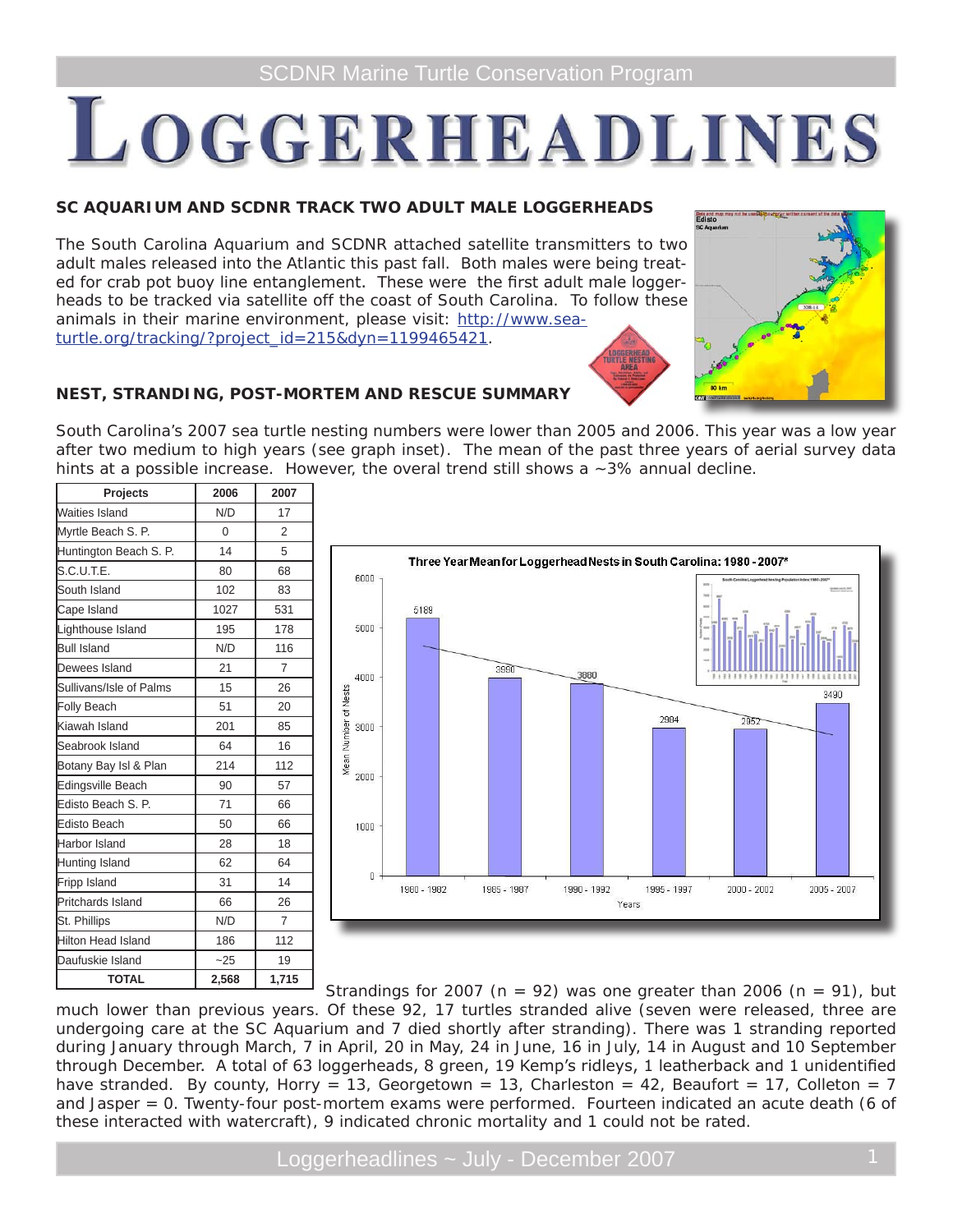# SCDNR Marine Turtle Conservation Program

## **NETWORK NEWS**

#### **South Carolina Aquarium Sea Turtle Rescue Program**

**Kelly Thorvalson:** It was a busy year in the aquarium's Turtle Hospital! The first turtles admitted were Cape Romain and Edisto, both adult male loggerheads who were injured by crab trap rope entanglements in May. One of Cape Romain's front flippers had to be amputated because of this entanglement. Weighing 280 pounds and 325 pounds at release, these are the first two adult males to be



treated at the South Carolina Aquarium and as already mentioned, the first to be satellite tagged and released off the SC coast. The Aquarium then received four juvenile Kemp's ridley sea turtles in July, some of the smallest ever recorded in South Carolina. They



were all caught by recreational fishermen and three of the four had to have surgery to remove the hooks. Three loggerheads were admitted in August, two juveniles and one adult female with various illnesses and injuries. The final patient of 2007 is a juvenile loggerhead admitted in October after being struck by a boat. As can be seen in this photo, this turtle's injuries are healing well. This was the first patient to be admitted by Dr. Shane Boylan, the Aquarium's new full time veterinarian. This is a great step forward for the Aquarium and the Sea Turtle Rescue Program. After nine sea turtle releases this season, there are still three patients in the hospital and you can visit them by join-

ing one of the tours held Wednesdays and Fridays at 1pm. The cost after aquarium admission is \$10 for adults and \$5 for those under 12. Visit the Turtle Hospital online to check on the patients or to see the migrations of four rehabilitated sea turtles **Sea Turtle Rescue** at http://www.scaquarium.org/seaturtle/rescue. aspx. Photos above by Barbara Bergwerf.



Sally Murphy, former coordinator of the DNR marine turtle program, was presented with the SC Aquarium's inaugural Environmental Stewardship Achievement Award on May 12, 2007 at a black tie gala held at the aquarium. She was



hired by the DNR in 1973 and headed up the sea turtle program from 1976 until her retirement in 2006. Quoting the gala program,

The South Carolina Marine Turtle Conservation Program began in 1977 with beach management research. The program further developed in the early eighties with formation of the nest protection and stranding volunteer networks along the coast of South Carolina. Today, the program encompasses research, management, monitoring and education within the local, regional and international communities. We are indebted to the continued passion, dedication and effort of our volunteers and staff.

## Program Staff

DuBose Griffin ~ Coordinator Charlotte Hope ~ Wildlife Biologist Erin Bundo ~ Admin Program Support Kelly Sloan ~ Field Technician Thomas Murphy ~ Research Support John Coker ~ Research/Equipment

Marine Turtle Conservation Program SC Department of Natural Resources Post Office Box 12559 Charleston, SC 29422

Voice  $\sim$  (843) 953 - 9015 Fax  $\sim$  (843) 953 - 9353 Email ~ coastbio@dnr.sc.gov Web Site ~ www.dnr.sc.gov/seaturtle/

The South Carolina Department of Natural Resources prohibits discrimination on the basis of race, color, gender, national origin, disability, religion or age. Direct all inquiries to the Office of Human Resources, PO Box 167, Columbia, SC 29202.

This program is funded in part with grants from NOAA Fisheries and the US Fish and Wildlife Service under Section 6 of the Endangered Species Act. Data presented in Loggerheadlines is not to be used in any publication, product, or commercial application without prior written consent of the data owner. If consent is given, the data provider must be cited appropriately after approval of use is obtained.

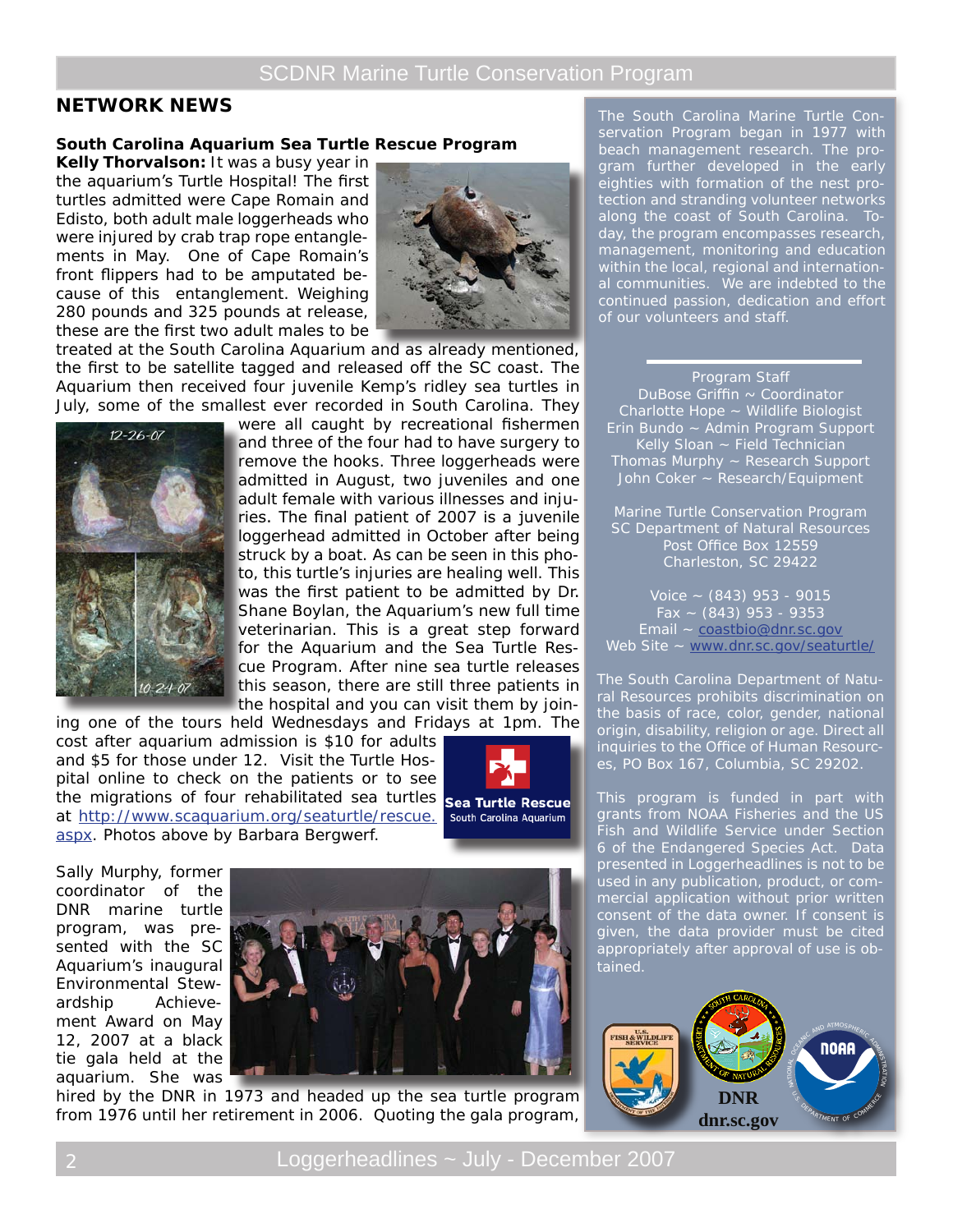# SCDNR Marine Turtle Conservation Program

"Through her leadership in sea turtle recovery teams and her work and dedication to wildlife preservation she has saved countless animals and enlightened the public about this important issue." Other recipients included author Pat Conroy, (Legacy Award) and the Post and Courier newspaper (Leadership Award). We regret this omission in the previous issue.

# **REGIONAL UPDATE**

**North Carolina - Matthew Godfrey:** During the 2007 sea turtle nesting season, 567 nests (542 loggerheads, 10 leatherbacks and 15 green turtle nests) were observed on North Carolina beaches. Total number of strandings in 2007 was 340. The Karen Beasley Sea Turtle Rescue and Rehabilatation Center received 34 patients in 2007! Please visit their web site to find out more about their patients: http://www.seaturtlehospital.org.

**Georgia - Mark Dodd:** Overall, it was a below average nesting year ( $n = 688$  nests) for loggerheads in Georgia (18-year average= 1,023 nests). I have heard from other state coordinators that loggerhead nesting was below average



on most beaches in the western Atlantic. The 2007 island nest totals do not change the overall trends we have seen in the long time series data (35 years, significant decline) or the comprehensive shorter time series (19 years, no trend). In summary, 2007 was a below average nesting year, and 2007 nest totals have not changed our interpretation of the status of Georgia's loggerhead population. In other sea turtle nesting news, two green turtle nests (Jekyll, Cumberland) were located in 2007. We had a total of 104 strandings this year. The new Georgia Sea Turtle Center admitted 15 turtles in 2007! Please visit their web site to find out more about their patients: http://www.georgiaseaturtlecenter.org.

**Florida - Blair Witherington:** An updated analysis of Florida's long-term loggerhead sea turtle nesting data, carried out as part of the Florida Fish and Wildlife Conservation Commission's Index Nesting Beach Survey, reveals a continuing decline in loggerhead nest numbers around the state. Nest counts have decreased nearly 50 percent from 1998 to 2007. In contrast, nest counts for green turtles and leatherbacks are increasing. A record number of nests of these two species were recorded during the 2007 season. For more information visit: http://research.myfwc.com/features/view\_article.asp?id=27537.



# **EDUCATION AND RESOURCES**

**Sea Turtle Five-Year Status Reviews:** The five-year status reviews for the loggerhead, green, Kemp's ridley, hawksbill, leatherback and olive ridley sea turtles are now available at the following web address: http://www.fws.gov/northflorida/seaturtles/seaturtle-info.htm.



**Carolina's Beach Vitex Task Force:** Please report any possible locations by submitting a report form online. It is important that the plant not be removed until it has been positively identified. The new Beach Vitex video is now available at: http://www. beachvitex.org/.

**SEATURTLE.ORG:** Do not forget about our wonderful resource seaturtle.org. This web site has become the online source for all sea turtle news, events, jobs, current

research and information. The Marine Turtle Newsletter can be accessed through this site as well. Show your support for this great resource by visiting the site or donating today: e.org 20T http://www.seaturtle.org.

Loggerheadlines ~ July - December 2007